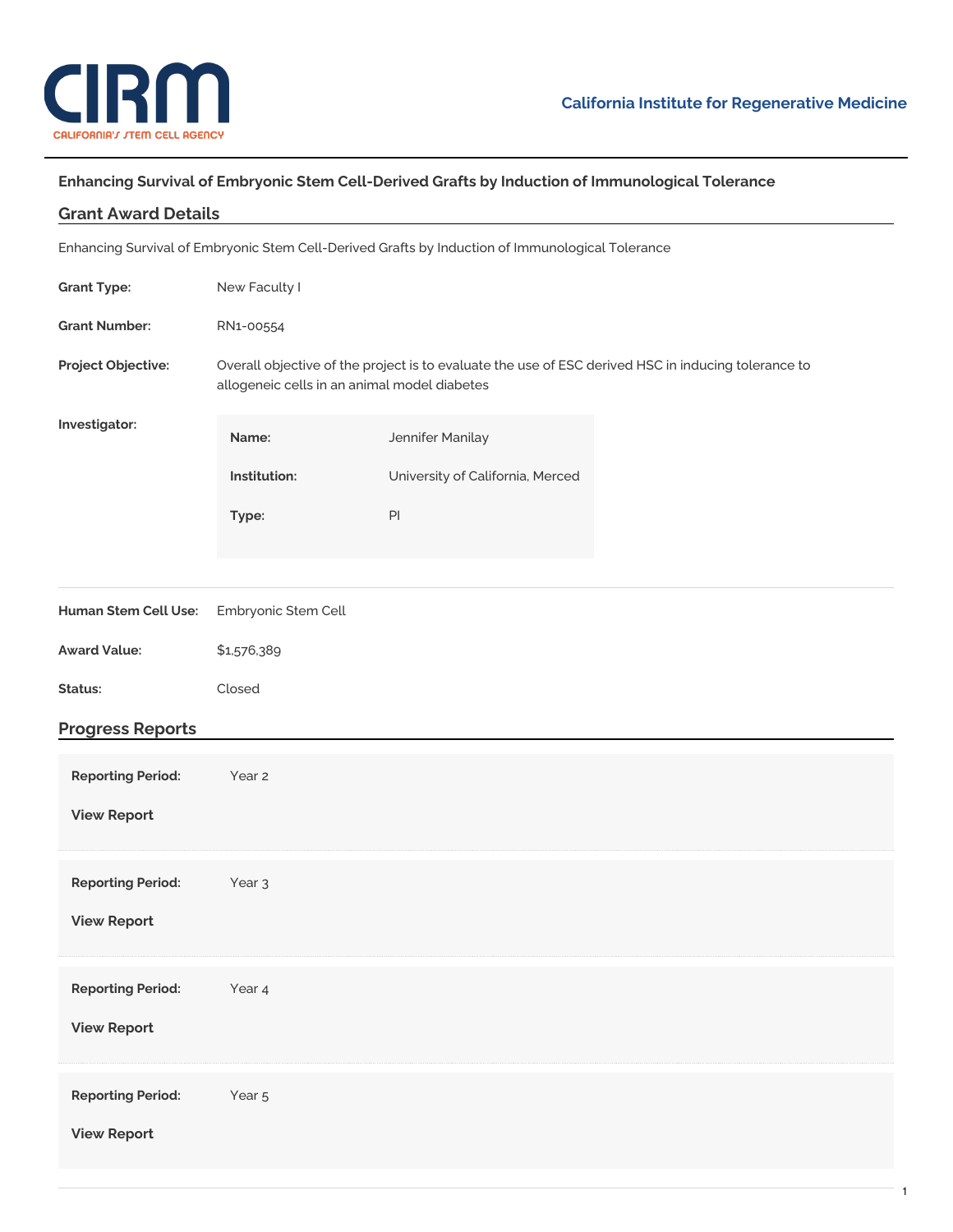## **Grant Application Details**

**Application Title:** Enhancing Survival of Embryonic Stem Cell-Derived Grafts by Induction of Immunological **Tolerance** 

**Public Abstract:** Although ESC-based therapies hold great promise for the cure of a wide diversity of degenerative diseases, rapid progress to actual human clinical trials is hindered by the lack of preclinical data for specific ESC-based therapies. I aim to move the process forward by establishing a protocol in which immune system cells are reproducibly produced from ESC and tested in vivo for the induction of and maintenance of immunological tolerance to therapeutic ES-derived cells. I will use the mouse as a model system to test this protocol, as the mouse is the model system of choice for study of the immune system due to the availability of genetically identical strains and well-studied models of human disease. Moreover, my protocol design will be reflect strategies already used for successful organ transplantation, making the protocol suitable for clinical use.

> The immune system is the primary barrier to the acceptance of any embryonic stem cell (ESC) based therapy. Immune system cells are derived from a stem cell in the blood which has the potential to differentiate into a number of mature cell types, such as red blood cells, macrophages, granulocytes, B lymphocytes (B cells) and T lymphocytes (T cells). During development, B and T cells are educated to recognize what is "self" versus what is "foreign." This precise education regulates the activation of the immune response during viral or bacterial infection. For example, T cells can distinguish between healthy and infected cells, and selectively destroy the infected ones while leaving the healthy ones intact. Breakdown of this recognition, or self-tolerance, occurs in autoimmune diseases such as Type I Diabetes and multiple sclerosis, resulting in the destruction of pancreatic and neural cells by the body's own immune system. In clinical organ transplantation, overcoming "self-tolerance" and re-education of the patient's immune system to recognize the donated organ as "self" is necessary for acceptance of the transplanted organ. I hypothesize that this will also be the case for ESC-based therapies, in which the ESC and its derivatives can be thought of as a "transplant" to which the patient's immune system must learn to recognize as "self". Regardless of the disease one is attempting to treat with ESC-based therapies, if immune tolerance is not achieved, all ESC-derived grafts will be destroyed, and disease will persist.

> The last goal of the project is validate whether my protocol can be used as a real ESC-based therapy for Type I Diabetes. Although diabetes is my initial focus, induction of immune tolerance to therapeutic ESCs is a general but necessary requirement for the success of any ESC-based therapy. Therefore, if successful, this research could be applied to a wide variety of degenerative diseases, such as muscular dystrophy, Alzheimer's, Parkinson's, multiple sclerosis, cancer and immune deficiencies.